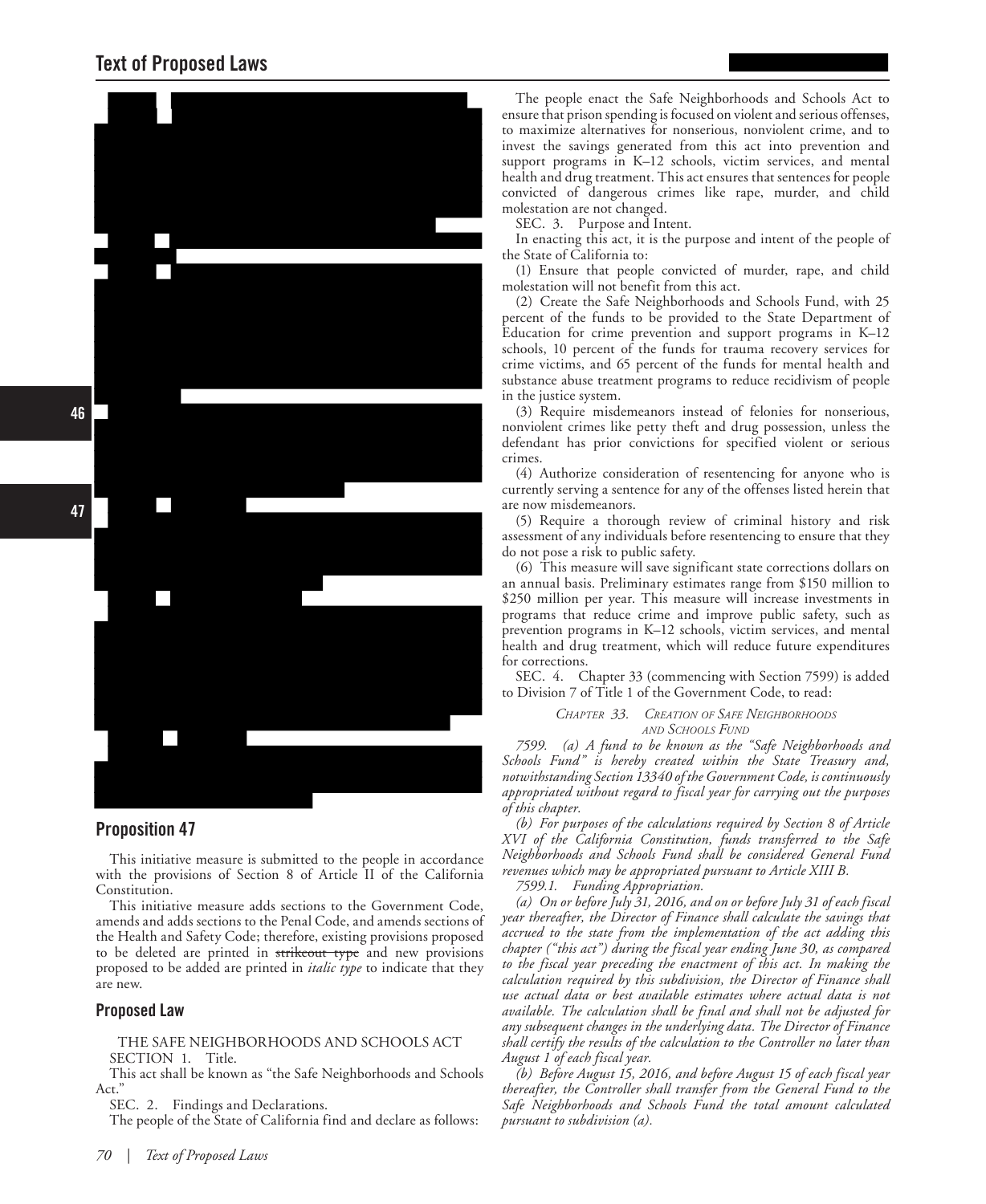# **Text of Proposed Laws Proposed Laws Proposition 47 Continued**

*(c) Moneys in the Safe Neighborhoods and Schools Fund shall be continuously appropriated for the purposes of this act. Funds transferred to the Safe Neighborhoods and Schools Fund shall be used exclusively for the purposes of this act and shall not be subject to appropriation or transfer by the Legislature for any other purpose. The funds in the Safe Neighborhoods and Schools Fund may be used without regard to fiscal year.*

*7599.2. Distribution of Moneys from the Safe Neighborhoods and Schools Fund.*

*(a) By August 15 of each fiscal year beginning in 2016, the Controller shall disburse moneys deposited in the Safe Neighborhoods and Schools Fund as follows:*

*(1) Twenty‑five percent to the State Department of Education, to administer a grant program to public agencies aimed at improving outcomes for public school pupils in kindergarten and grades 1 to 12, inclusive, by reducing truancy and supporting students who are at risk of dropping out of school or are victims of crime.*

*(2) Ten percent to the California Victim Compensation and Government Claims Board, to make grants to trauma recovery centers to provide services to victims of crime pursuant to Section 13963.1 of the Government Code.*

*(3) Sixty‑five percent to the Board of State and Community Corrections, to administer a grant program to public agencies aimed at supporting mental health treatment, substance abuse treatment, and diversion programs for people in the criminal justice system, with an emphasis on programs that reduce recidivism of people convicted of less serious crimes, such as those covered by this measure, and those who have substance abuse and mental health problems.*

*(b) For each program set forth in paragraphs (1) to (3), inclusive, of subdivision (a), the agency responsible for administering the programs shall not spend more than 5 percent of the total funds it receives from the Safe Neighborhoods and Schools Fund on an annual basis for administrative costs.*

*(c) Every two years, the Controller shall conduct an audit of the grant programs operated by the agencies specified in paragraphs (1) to (3), inclusive, of subdivision (a) to ensure the funds are disbursed and expended solely according to this chapter and shall report his or her findings to the Legislature and the public.*

*(d) Any costs incurred by the Controller and the Director of Finance in connection with the administration of the Safe Neighborhoods and Schools Fund, including the costs of the calculation required by Section 7599.1 and the audit required by subdivision (c), as determined by the Director of Finance, shall be deducted from the Safe Neighborhoods and Schools Fund before the funds are disbursed pursuant to subdivision (a).*

*(e) The funding established pursuant to this act shall be used to expand programs for public school pupils in kindergarten and grades 1 to 12, inclusive, victims of crime, and mental health and substance abuse treatment and diversion programs for people in the criminal justice system. These funds shall not be used to supplant existing state or local funds utilized for these purposes.*

*(f) Local agencies shall not be obligated to provide programs or levels of service described in this chapter above the level for which funding has been provided.*

SEC. 5. Section 459.5 is added to the Penal Code, to read:

*459.5. (a) Notwithstanding Section 459, shoplifting is defined as entering a commercial establishment with intent to commit larceny while that establishment is open during regular business hours, where the value of the property that is taken or intended to be taken does not exceed nine hundred fifty dollars (\$950). Any other entry into a commercial establishment with intent to commit larceny is burglary. Shoplifting shall be punished as a misdemeanor, except that a person with one or more prior convictions for an offense specified in clause (iv) of subparagraph (C) of paragraph (2) of subdivision (e) of Section 667 or for an offense requiring registration pursuant to subdivision (c) of Section 290 may be punished pursuant to subdivision (h) of Section 1170.*

*(b) Any act of shoplifting as defined in subdivision (a) shall be charged as shoplifting. No person who is charged with shoplifting may also be charged with burglary or theft of the same property.*

SEC. 6. Section 473 of the Penal Code is amended to read:

473. *(a)* Forgery is punishable by imprisonment in a county jail for not more than one year, or by imprisonment pursuant to subdivision (h) of Section 1170.

*(b) Notwithstanding subdivision (a), any person who is guilty of forgery relating to a check, bond, bank bill, note, cashier's check, traveler's check, or money order, where the value of the check, bond, bank bill, note, cashier's check, traveler's check, or money order does not exceed nine hundred fifty dollars (\$950), shall be punishable by imprisonment in a county jail for not more than one year, except that such person may instead be punished pursuant to subdivision (h) of Section 1170 if that person has one or more prior convictions for an offense specified in clause (iv) of subparagraph (C) of paragraph (2) of subdivision (e) of Section 667 or for an offense requiring registration pursuant to subdivision (c) of Section 290. This subdivision shall not be applicable to any person who is convicted both of forgery and of identity theft, as defined in Section 530.5.*

SEC. 7. Section 476a of the Penal Code is amended to read:

476a. (a) Any person who, for himself or herself, as the agent or representative of another, or as an officer of a corporation, willfully, with intent to defraud, makes or draws or utters or delivers a check, draft, or order upon a bank or depositary, a person, a firm, or a corporation, for the payment of money, knowing at the time of that making, drawing, uttering, or delivering that the maker or drawer or the corporation has not sufficient funds in, or credit with the bank or depositary, person, firm, or corporation, for the payment of that check, draft, or order and all other checks, drafts, or orders upon funds then outstanding, in full upon its presentation, although no express representation is made with reference thereto, is punishable by imprisonment in a county jail for not more than one year, or pursuant to subdivision (h) of Section 1170.

(b) However, if the total amount of all checks, drafts, or orders that the defendant is charged with and convicted of making, drawing, or uttering does not exceed four hundred fifty dollars (\$450) *nine hundred fifty dollars (\$950)*, the offense is punishable only by imprisonment in the county jail for not more than one year*, except that such person may instead be punished pursuant to subdivision (h) of Section 1170 if that person has one or more prior convictions for an offense specified in clause (iv) of subparagraph (C) of paragraph (2) of subdivision (e) of Section 667 or for an offense requiring registration pursuant to subdivision (c) of Section 290*. This subdivision shall not be applicable if the defendant has previously been convicted of a *three or more* violation *violations* of Section 470, 475, or 476, or of this section, or of the crime of petty theft in a case in which defendant's offense was a violation also of Section 470, 475, or 476 or of this section or if the defendant has previously been convicted of any offense under the laws of any other state or of the United States which, if committed in this state, would have been punishable as a violation of Section 470, 475 or 476 or of this section or if he has been so convicted of the crime of petty theft in a case in which, if defendant's offense had been committed in this state, it would have been a violation also of Section 470, 475, or 476, or of this section.

(c) Where the check, draft, or order is protested on the ground of insufficiency of funds or credit, the notice of protest shall be admissible as proof of presentation, nonpayment, and protest and shall be presumptive evidence of knowledge of insufficiency of funds or credit with the bank or depositary, person, firm, or corporation.

(d) In any prosecution under this section involving two or more checks, drafts, or orders, it shall constitute prima facie evidence of the identity of the drawer of a check, draft, or order if both of the following occur:

(1) When the payee accepts the check, draft, or order from the drawer, he or she obtains from the drawer the following information: name and residence of the drawer, business or mailing address, either

**47**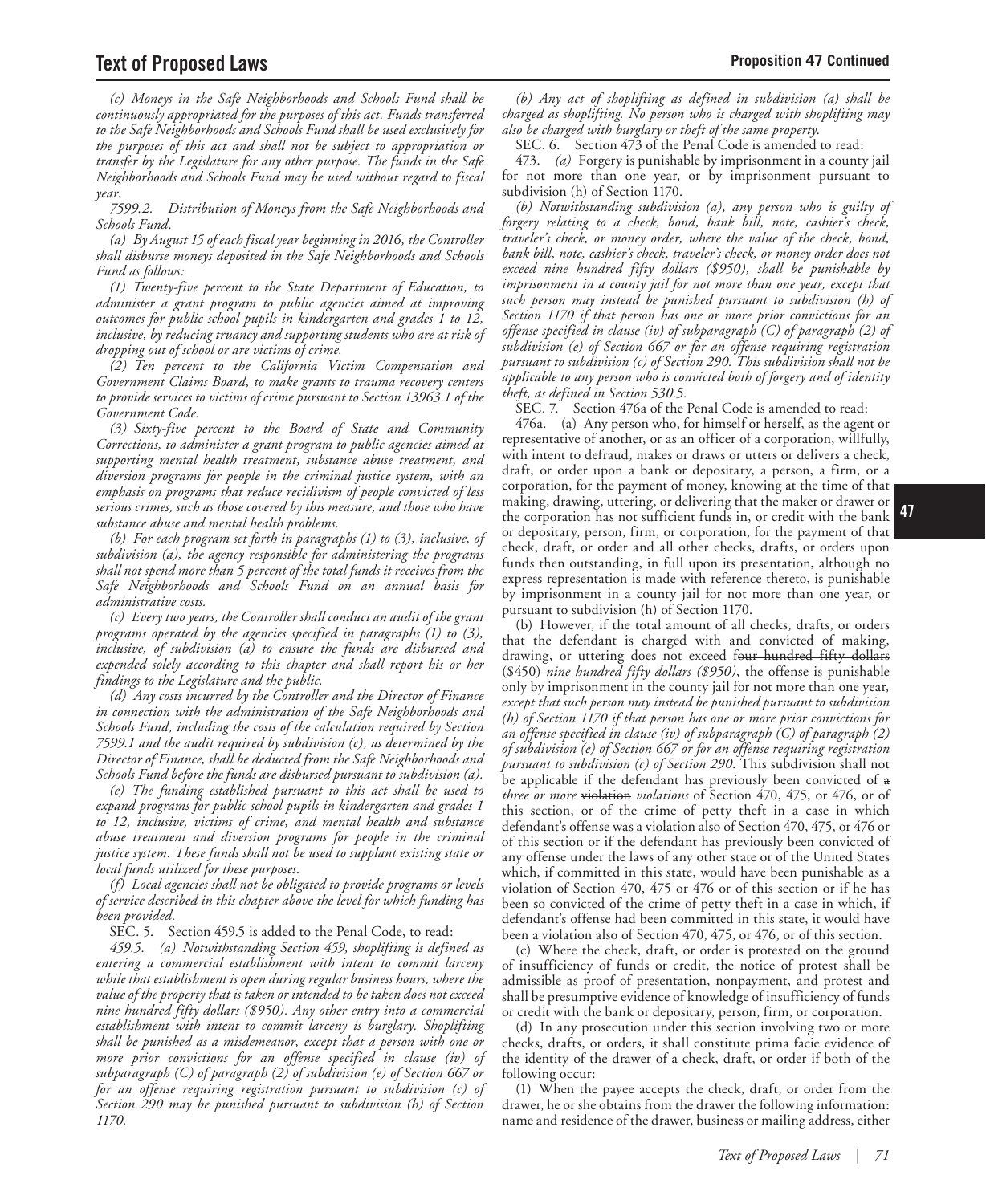a valid driver's license number or Department of Motor Vehicles identification card number, and the drawer's home or work phone number or place of employment. That information may be recorded on the check, draft, or order itself or may be retained on file by the payee and referred to on the check, draft, or order by identifying number or other similar means.

(2) The person receiving the check, draft, or order witnesses the drawer's signature or endorsement, and, as evidence of that, initials the check, draft, or order at the time of receipt.

(e) The word "credit" as used herein shall be construed to mean an arrangement or understanding with the bank or depositary, person, firm, or corporation for the payment of a check, draft, or order.

(f) If any of the preceding paragraphs, or parts thereof, shall be found unconstitutional or invalid, the remainder of this section shall not thereby be invalidated, but shall remain in full force and effect.

(g) A sheriff's department, police department, or other law enforcement agency may collect a fee from the defendant for investigation, collection, and processing of checks referred to their agency for investigation of alleged violations of this section or Section 476.

(h) The amount of the fee shall not exceed twenty‑five dollars (\$25) for each bad check, in addition to the amount of any bank charges incurred by the victim as a result of the alleged offense. If the sheriff's department, police department, or other law enforcement agency collects a fee for bank charges incurred by the victim pursuant to this section, that fee shall be paid to the victim for any bank fees the victim may have been assessed. In no event shall reimbursement of the bank charge to the victim pursuant to this section exceed ten dollars (\$10) per check.

SEC. 8. Section 490.2 is added to the Penal Code, to read:

*490.2. (a) Notwithstanding Section 487 or any other provision of law defining grand theft, obtaining any property by theft where the value of the money, labor, real or personal property taken does not exceed nine hundred fifty dollars (\$950) shall be considered petty theft and shall be punished as a misdemeanor, except that such person may instead be punished pursuant to subdivision (h) of Section 1170 if that person has one or more prior convictions for an offense specified in clause (iv) of subparagraph (C) of paragraph (2) of subdivision (e) of Section 667 or for an offense requiring registration pursuant to subdivision (c) of Section 290.*

*(b) This section shall not be applicable to any theft that may be charged as an infraction pursuant to any other provision of law.*

SEC. 9. Section 496 of the Penal Code is amended to read:

496. (a) Every person who buys or receives any property that has been stolen or that has been obtained in any manner constituting theft or extortion, knowing the property to be so stolen or obtained, or who conceals, sells, withholds, or aids in concealing, selling, or withholding any property from the owner, knowing the property to be so stolen or obtained, shall be punished by imprisonment in a county jail for not more than one year, or imprisonment pursuant to subdivision (h) of Section 1170. However, if the district attorney or the grand jury determines that this action would be in the interests of justice, the district attorney or the grand jury, as the case may be, may, if the value of the property does not exceed nine hundred fifty dollars (\$950), specify in the accusatory pleading that the offense shall be a misdemeanor, punishable only by imprisonment in a county jail not exceeding one year*, if such person has no prior convictions for an offense specified in clause (iv) of subparagraph (C) of paragraph (2) of subdivision (e) of Section 667 or for an offense requiring registration pursuant to subdivision (c) of Section 290*.

A principal in the actual theft of the property may be convicted pursuant to this section. However, no person may be convicted both pursuant to this section and of the theft of the same property.

(b) Every swap meet vendor, as defined in Section 21661 of the Business and Professions Code, and every person whose principal business is dealing in, or collecting, merchandise or personal

property, and every agent, employee, or representative of that person, who buys or receives any property of a value in excess of nine hundred fifty dollars (\$950) that has been stolen or obtained in any manner constituting theft or extortion, under circumstances that should cause the person, agent, employee, or representative to make reasonable inquiry to ascertain that the person from whom the property was bought or received had the legal right to sell or deliver it, without making a reasonable inquiry, shall be punished by imprisonment in a county jail for not more than one year, or imprisonment pursuant to subdivision (h) of Section 1170.

Every swap meet vendor, as defined in Section 21661 of the Business and Professions Code, and every person whose principal business is dealing in, or collecting, merchandise or personal property, and every agent, employee, or representative of that person, who buys or receives any property of a value of nine hundred fifty dollars (\$950) or less that has been stolen or obtained in any manner constituting theft or extortion, under circumstances that should cause the person, agent, employee, or representative to make reasonable inquiry to ascertain that the person from whom the property was bought or received had the legal right to sell or deliver it, without making a reasonable inquiry, shall be guilty of a misdemeanor.

(c) Any person who has been injured by a violation of subdivision (a) or (b) may bring an action for three times the amount of actual damages, if any, sustained by the plaintiff, costs of suit, and reasonable attorney's fees.

(d) Notwithstanding Section 664, any attempt to commit any act prohibited by this section, except an offense specified in the accusatory pleading as a misdemeanor, is punishable by imprisonment in a county jail for not more than one year, or by imprisonment pursuant to subdivision (h) of Section 1170.

SEC. 10. Section 666 of the Penal Code is amended to read:

666. (a) Notwithstanding Section 490, every person who, having been convicted three or more times of petty theft, grand theft, a conviction pursuant to subdivision (d) or (e) of Section 368, auto theft under Section 10851 of the Vehicle Code, burglary, carjacking, robbery, or a felony violation of Section 496 and having served a term therefor in any penal institution or having been imprisoned therein as a condition of probation for that offense, and who is subsequently convicted of petty theft, is punishable by imprisonment in a county jail not exceeding one year, or imprisonment pursuant to subdivision (h) of Section 1170.

(b) *(a)* Notwithstanding Section 490, any person described in *subdivision (b)* paragraph (1) who, having been convicted of petty theft, grand theft, a conviction pursuant to subdivision (d) or (e) of Section 368, auto theft under Section 10851 of the Vehicle Code, burglary, carjacking, robbery, or a felony violation of Section 496, and having served a term of imprisonment therefor in any penal institution or having been imprisoned therein as a condition of probation for that offense, and who is subsequently convicted of petty theft, is punishable by imprisonment in the county jail not exceeding one year, or in the state prison.

(1) *(b)* This subdivision *Subdivision (a)* shall apply to any person who is required to register pursuant to the Sex Offender Registration Act, or who has a prior violent or serious felony conviction, as specified in subdivision (c) of Section 667.5 or subdivision (c) of Section 1192.7 *clause (iv) of subparagraph (C) of paragraph (2) of subdivision (e) of Section 667, or has a conviction pursuant to subdivision (d) or (e) of Section 368.*

(2) *(c)* This subdivision *section* shall not be construed to preclude prosecution or punishment pursuant to subdivisions (b) to (i), inclusive, of Section 667, or Section 1170.12.

SEC. 11. Section 11350 of the Health and Safety Code is amended to read:

11350. (a) Except as otherwise provided in this division, every person who possesses (1) any controlled substance specified in subdivision (b),  $\Theta$ <sub>F</sub> (c), (e), or paragraph (1) of subdivision (f) of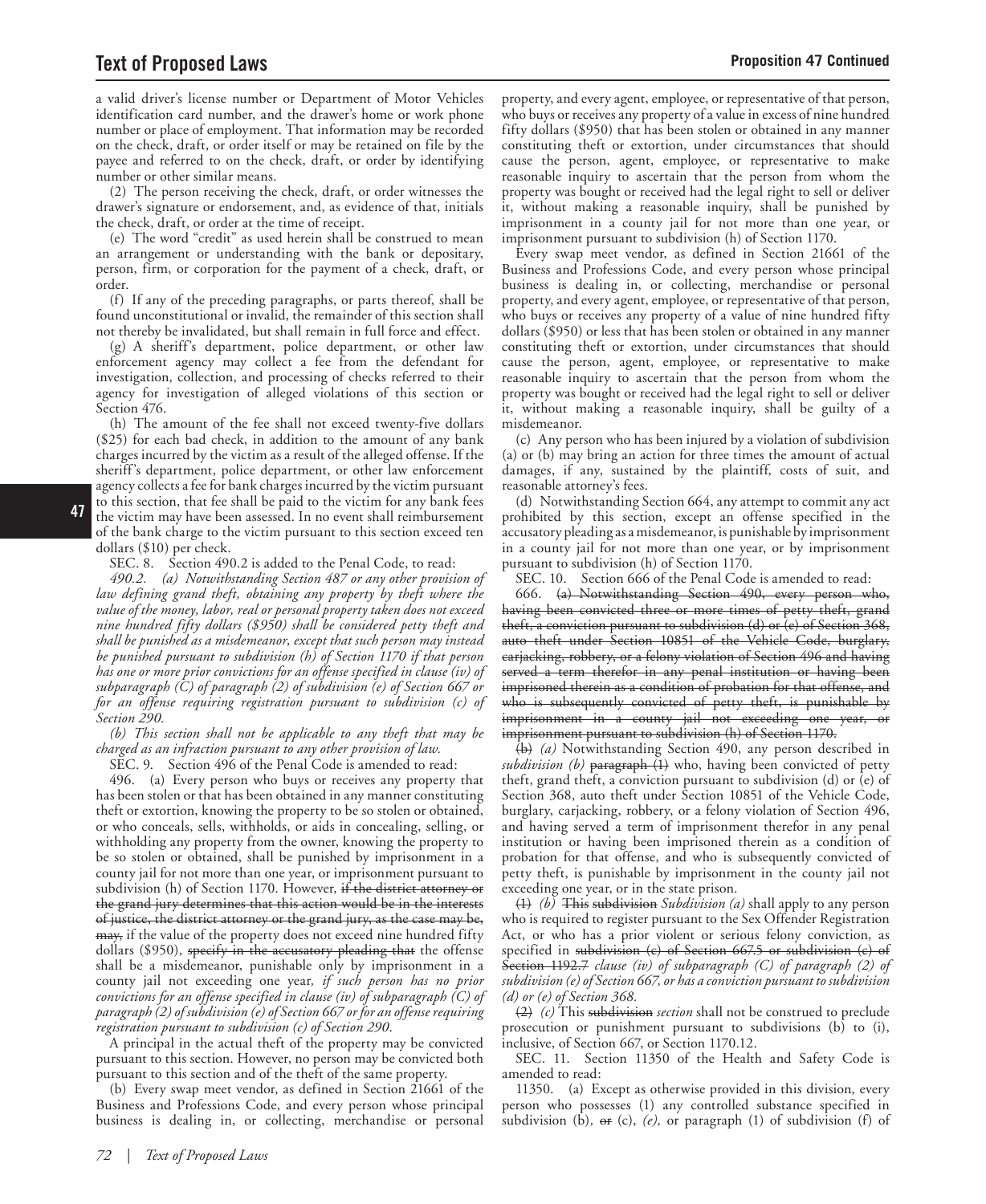# **Text of Proposed Laws Proposition 47 Continued**

Section 11054, specified in paragraph (14), (15), or (20) of subdivision (d) of Section 11054, or specified in subdivision (b) or (c) of Section 11055, or specified in subdivision (h) of Section 11056, or (2) any controlled substance classified in Schedule III, IV, or V which is a narcotic drug, unless upon the written prescription of a physician, dentist, podiatrist, or veterinarian licensed to practice in this state, shall be punished by imprisonment *in a county jail for not more than one year, except that such person shall instead be punished* pursuant to subdivision (h) of Section 1170 of the Penal Code *if that person has one or more prior convictions for an offense specified in clause (iv) of subparagraph (C) of paragraph (2) of subdivision (e) of Section 667 of the Penal Code or for an offense requiring registration pursuant to subdivision (c) of Section 290 of the Penal Code*.

(b) Except as otherwise provided in this division, every person who possesses any controlled substance specified in subdivision (e) of Section 11054 shall be punished by imprisonment in a county jail for not more than one year or pursuant to subdivision (h) of Section 1170 of the Penal Code.

(c) *(b)* Except as otherwise provided in this division, whenever a person who possesses any of the controlled substances specified in subdivision (a)  $er (b)$ , the judge may, in addition to any punishment provided for pursuant to subdivision (a)  $or (b)$ , assess against that person a fine not to exceed seventy dollars (\$70) with proceeds of this fine to be used in accordance with Section 1463.23 of the Penal Code. The court shall, however, take into consideration the defendant's ability to pay, and no defendant shall be denied probation because of his or her inability to pay the fine permitted under this subdivision.

(d) *(c)* Except in unusual cases in which it would not serve the interest of justice to do so, whenever a court grants probation pursuant to a felony conviction under this section, in addition to any other conditions of probation which may be imposed, the following conditions of probation shall be ordered:

(1) For a first offense under this section, a fine of at least one thousand dollars (\$1,000) or community service.

(2) For a second or subsequent offense under this section, a fine of at least two thousand dollars (\$2,000) or community service.

(3) If a defendant does not have the ability to pay the minimum fines specified in paragraphs (1) and (2), community service shall be ordered in lieu of the fine.

SEC. 12. Section 11357 of the Health and Safety Code is amended to read:

11357. (a) Except as authorized by law, every person who possesses any concentrated cannabis shall be punished by imprisonment in the county jail for a period of not more than one year or by a fine of not more than five hundred dollars (\$500), or by both such fine and imprisonment, or shall be punished by imprisonment pursuant to subdivision (h) of Section 1170 of the Penal Code *except that such person may instead be punished pursuant to subdivision (h) of Section 1170 of the Penal Code if that person has one or more prior convictions for an offense specified in clause (iv) of subparagraph (C) of paragraph (2) of subdivision (e) of Section 667 of the Penal Code or for an offense requiring registration pursuant to subdivision (c) of Section 290 of the Penal Code*.

(b) Except as authorized by law, every person who possesses not more than 28.5 grams of marijuana, other than concentrated cannabis, is guilty of an infraction punishable by a fine of not more than one hundred dollars (\$100).

(c) Except as authorized by law, every person who possesses more than 28.5 grams of marijuana, other than concentrated cannabis, shall be punished by imprisonment in a county jail for a period of not more than six months or by a fine of not more than five hundred dollars (\$500), or by both such fine and imprisonment.

(d) Except as authorized by law, every person 18 years of age or over who possesses not more than 28.5 grams of marijuana, other than concentrated cannabis, upon the grounds of, or within, any school providing instruction in kindergarten or any of grades 1

through 12 during hours the school is open for classes or school‑related programs is guilty of a misdemeanor and shall be punished by a fine of not more than five hundred dollars (\$500), or by imprisonment in a county jail for a period of not more than 10 days, or both.

(e) Except as authorized by law, every person under the age of 18 who possesses not more than 28.5 grams of marijuana, other than concentrated cannabis, upon the grounds of, or within, any school providing instruction in kindergarten or any of grades 1 through 12 during hours the school is open for classes or school-related programs is guilty of a misdemeanor and shall be subject to the following dispositions:

(1) A fine of not more than two hundred fifty dollars (\$250), upon a finding that a first offense has been committed.

(2) A fine of not more than five hundred dollars (\$500), or commitment to a juvenile hall, ranch, camp, forestry camp, or secure juvenile home for a period of not more than 10 days, or both, upon a finding that a second or subsequent offense has been committed.

SEC. 13. Section 11377 of the Health and Safety Code is amended to read:

11377. (a) Except as authorized by law and as otherwise provided in subdivision (b) or Section 11375, or in Article 7 (commencing with Section 4211) of Chapter 9 of Division 2 of the Business and Professions Code, every person who possesses any controlled substance which is (1) classified in Schedule III, IV, or V, and which is not a narcotic drug, (2) specified in subdivision (d) of Section 11054, except paragraphs  $(13)$ ,  $(14)$ ,  $(15)$ , and  $(20)$  of subdivision (d), (3) specified in paragraph (11) of subdivision (c) of Section 11056, (4) specified in paragraph (2) or (3) of subdivision (f) of Section 11054, or (5) specified in subdivision (d), (e), or (f) of Section 11055, unless upon the prescription of a physician, dentist, podiatrist, or veterinarian, licensed to practice in this state, shall be punished by imprisonment in a county jail for a period of not more than one year or pursuant to subdivision (h) of Section 1170 of the Penal Code*, except that such person may instead be punished pursuant to subdivision (h) of Section 1170 of the Penal Code if that person has one or more prior convictions for an offense specified in clause (iv) of subparagraph (C) of paragraph (2) of subdivision (e) of Section 667 of the Penal Code or for an offense requiring registration pursuant to subdivision (c) of Section 290 of the Penal Code*.

(b) (1) Any person who violates subdivision (a) by unlawfully possessing a controlled substance specified in subdivision (f) of Section 11056, and who has not previously been convicted of a violation involving a controlled substance specified in subdivision (f) of Section 11056, is guilty of a misdemeanor.

(2) Any person who violates subdivision (a) by unlawfully possessing a controlled substance specified in subdivision (g) of Section 11056 is guilty of a misdemeanor.

(3) Any person who violates subdivision (a) by unlawfully possessing a controlled substance specified in paragraph (7) or (8) of subdivision (d) of Section 11055 is guilty of a misdemeanor.

(4) Any person who violates subdivision (a) by unlawfully possessing a controlled substance specified in paragraph (8) of subdivision (f) of Section 11057 is guilty of a misdemeanor.

(c) *(b)* In addition to any fine assessed under subdivision (b), the *The* judge may assess a fine not to exceed seventy dollars (\$70) against any person who violates subdivision (a), with the proceeds of this fine to be used in accordance with Section 1463.23 of the Penal Code. The court shall, however, take into consideration the defendant's ability to pay, and no defendant shall be denied probation because of his or her inability to pay the fine permitted under this subdivision.

SEC. 14. Section 1170.18 is added to the Penal Code, to read:

*1170.18. (a) A person currently serving a sentence for a conviction, whether by trial or plea, of a felony or felonies who would have been guilty of a misdemeanor under the act that added this section ("this act") had this act been in effect at the time of the offense may petition for a recall of sentence before the trial court that entered the judgment of*